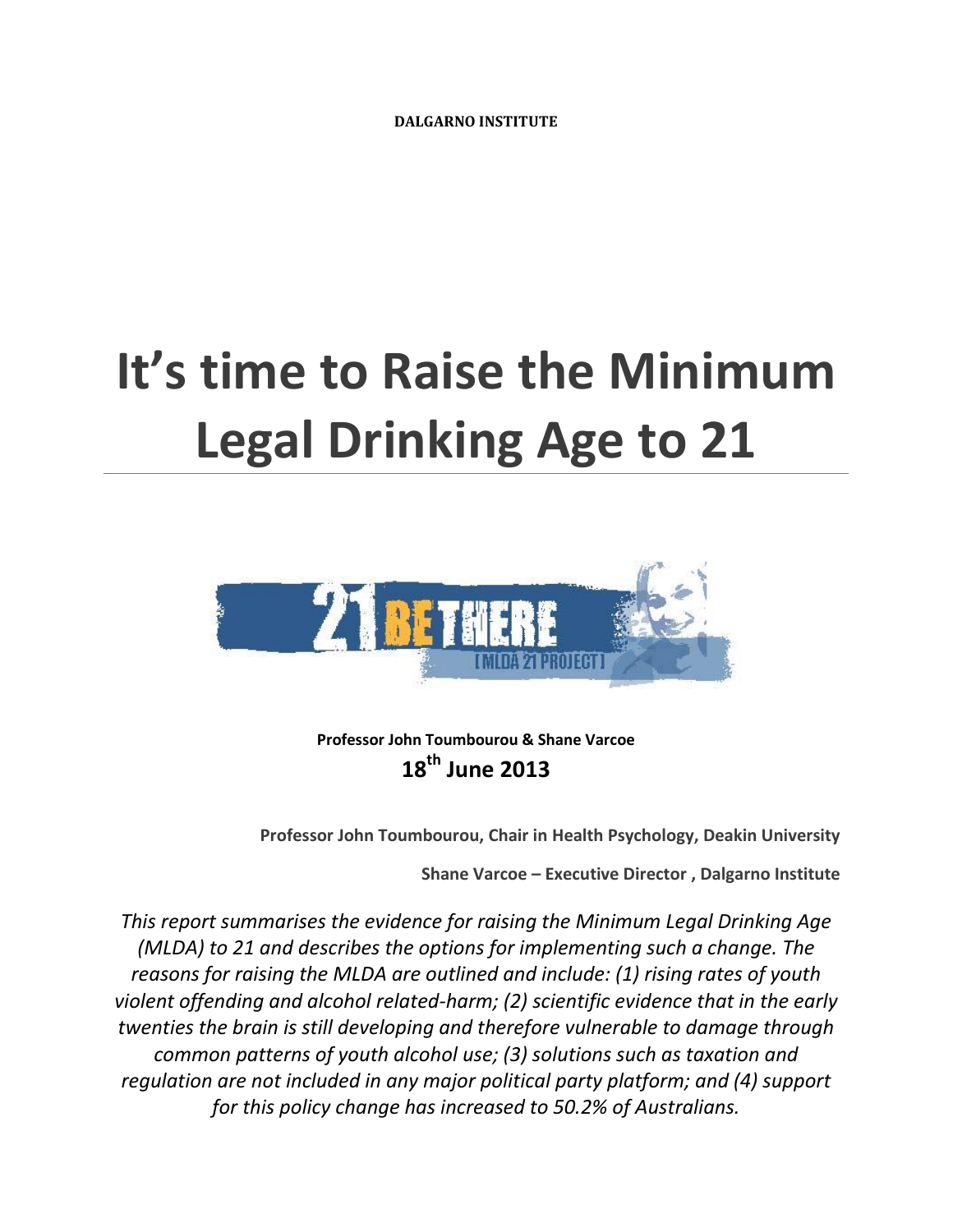## **It's time to raise the Minimum Legal Drinking Age to 21**

Recognising the strong scientific evidence for social and health benefits, the document that follows has been prepared to clarify the scientific evidence and to encourage public discussion of the options for restricting rights to purchase and use alcohol until age 21.

#### **The Dalgarno Institute**

The Dalgarno Institute is a community based coalition of individuals, community groups, and associations that hold the common vision of making the world a better place for woman, families and children by reducing the adverse impact of alcohol and drug use. The Institute continues the 150 year tradition of the Australian Temperance movement that made important historical contributions to developing Australia's public health and women's rights movements. Australians are exposed to heavy investment from vested-interests that profit from marketing alcohol. The Institute is one of few public forums that continues to promote the scientific and social benefits of abstinence.

#### **Proposal that the Minimum Legal Drinking Age be raised to 21**

While rates of youth violent offending and alcohol related-harm continue to rise in all Australian States, solutions such as taxation and regulation are not included in any major political party platform. Given this situation and recognising the strong scientific evidence for social and health benefits (summarised below), the Dalgarno Institute calls on all Australian governments to amend relevant state liquor licensing regulations to restrict full rights to purchase and use alcohol until age 21 years. There are a range of policy options that are available to achieve a Minimum Legal Drinking Age (MLDA) of 21. As one option the Federal government could follow the example of the USA in 1986 and make Federal road funding conditional on States increasing the MLDA to age 21. Alternatively any State or Territory can act unilaterally to amend State Liquor Licensing regulations or to introduce one or more of the following restrictions from age 18 until age 21:

- Restricting the amount and or the types of alcoholic products that can be purchased by youth as occurs in a number of Scandinavian countries
- Extending the restrictions on secondary supply that many states have implemented (e.g., requiring that young people purchase their own alcohol to ensure they monitor their use)
- Extending regulation and enforcement that occurs in many local government areas to restrict use in specific contexts such as in public spaces
- Restrictions on heavy alcohol use measured by blood alcohol content
- Limitations on rights to purchase and use alcohol conditional on prior alcohol offending

The present document has been prepared to clarify the scientific evidence and to encourage public discussion of the options for introducing a Minimum Legal Drinking Age (MLDA) of 21.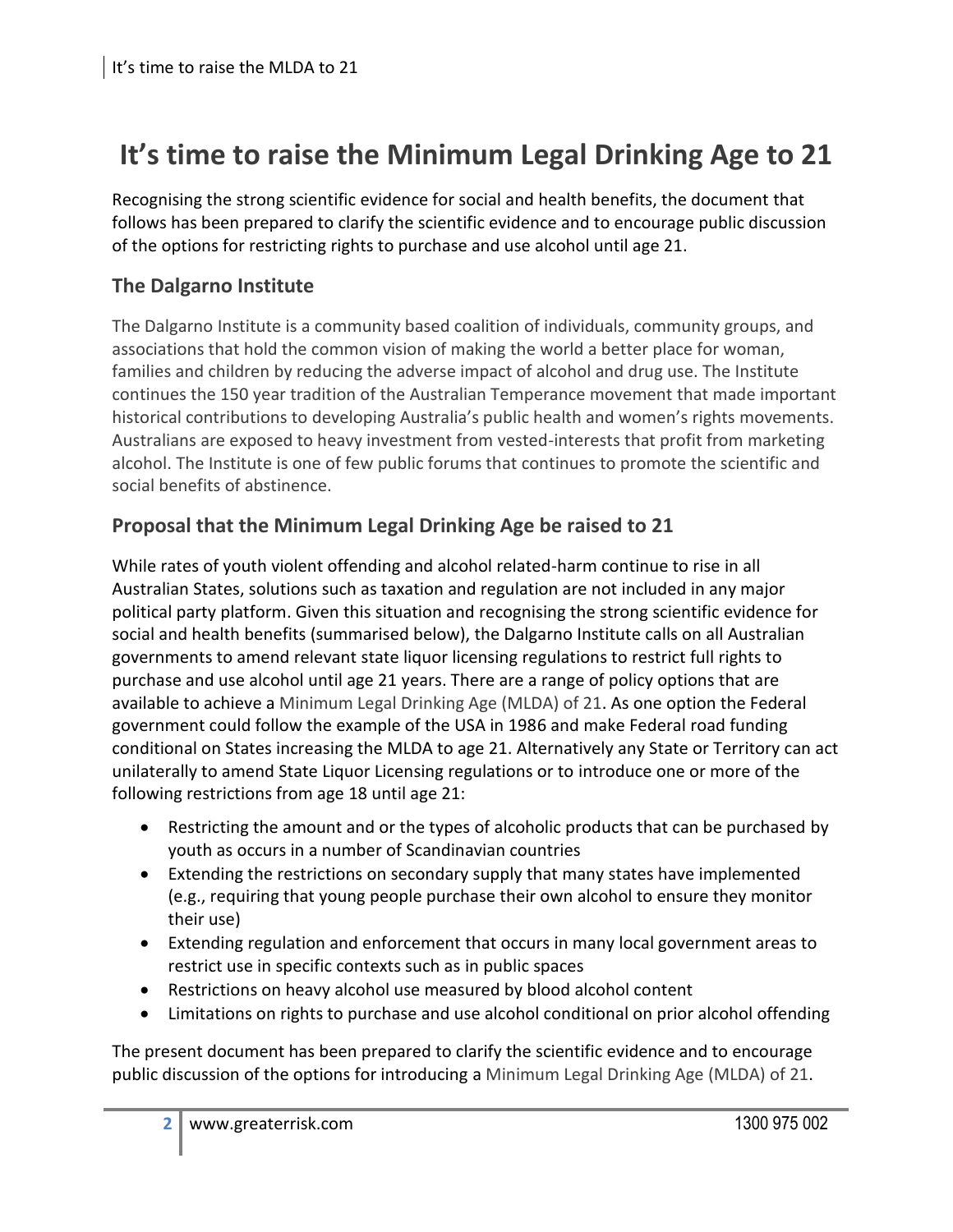### **Scientific Evidence**

Until the late 1960s the legal age for purchasing and using alcohol in licensed premises was 21 in all Australian states. Regulations were amended in the late 1960s and early 1970s within each state to lower the age for purchase and use down to age 18. A study evaluated the impact of these changes and found they were associated with an average 10% increase in road trauma for young people. *1*

The Minimum Legal Drinking Age (MLDA) has been the subject of political controversy over the past four decades and there have been a number of states in different nations that have either lowered the MLDA (as did Australian states in the late 1960s and early 1970s) or increased it. The effect of variation in the MLDA has been widely studied. More than 70 studies have examined the impact on road injury and deaths and other outcomes of either increasing or decreasing the MLDA. Several studies in the 1970s found that motor vehicle crashes increased significantly among teens when the MLDA was lowered *<sup>2</sup>*

Convinced of the evidence for public health benefits President Reagan supported legislation in 1986 that made Federal road funding conditional on US states introducing a standard age 21 MLDA. A review of 17 studies from the states that raised the MLDA to 21 estimated that underage crash involvements were reduced on average by 16%.*<sup>2</sup>* The evidence indicates that a higher MLDA is effective in reducing youth alcohol consumption and in preventing alcoholrelated deaths and injuries among youth. When the MLDA has been lowered, road crashes, injury and deaths have increased, and when the MLDA is increased rates have declined *<sup>3</sup>*

A common argument among opponents of a higher MLDA is that, because many minors still drink and purchase alcohol, the policy doesn't work. The evidence shows, however, that although many youth still consume alcohol, they drink less and experience fewer alcoholrelated injuries and deaths.<sup>2,3</sup> It is sometimes argued that increasing the MLDA in the USA has increased illicit drug use, but this is incorrect. Annual trends in national school surveys show that illicit drug use declined in the USA after the national implementation of the age 21 MLDA in the 1980s. In 1987, 56.6% of USA students in their final year of high school (year 12) reported they had previously used an illicit drug. Rates fell steadily in subsequent years reaching an historic low of 40.7% in 1992 and since then have risen slightly to 46.7% in 2009. *4* Lifetime alcohol use was 92.2% for year 12 students in 1987 and fell steadily to an historic low of 69.4% in 2012. *<sup>4</sup>* A cross-national comparison found that rates of substance use (either alcohol or illicit drug use) were twice as high for Australian compared to US children in 2002, with much of this effect explained by the substantially higher rates of alcohol use in Australian children. *5*

The benefits of increasing the MLDA to 21 are evident not just in road safety prior to age 21 but also in improved road safety after age 21 until age 25.*2,3* Recent neuro-imaging studies show that the human brain is still developing through to the mid-20s. Episodes of heavy alcohol use that are common amongst young adults have detrimental implications for healthy brain development.*<sup>6</sup>* Research shows that when the MLDA is increased to 21, people under age 21 drink less overall and continue to do so through their early twenties. *<sup>3</sup>*Decreasing the MLDA